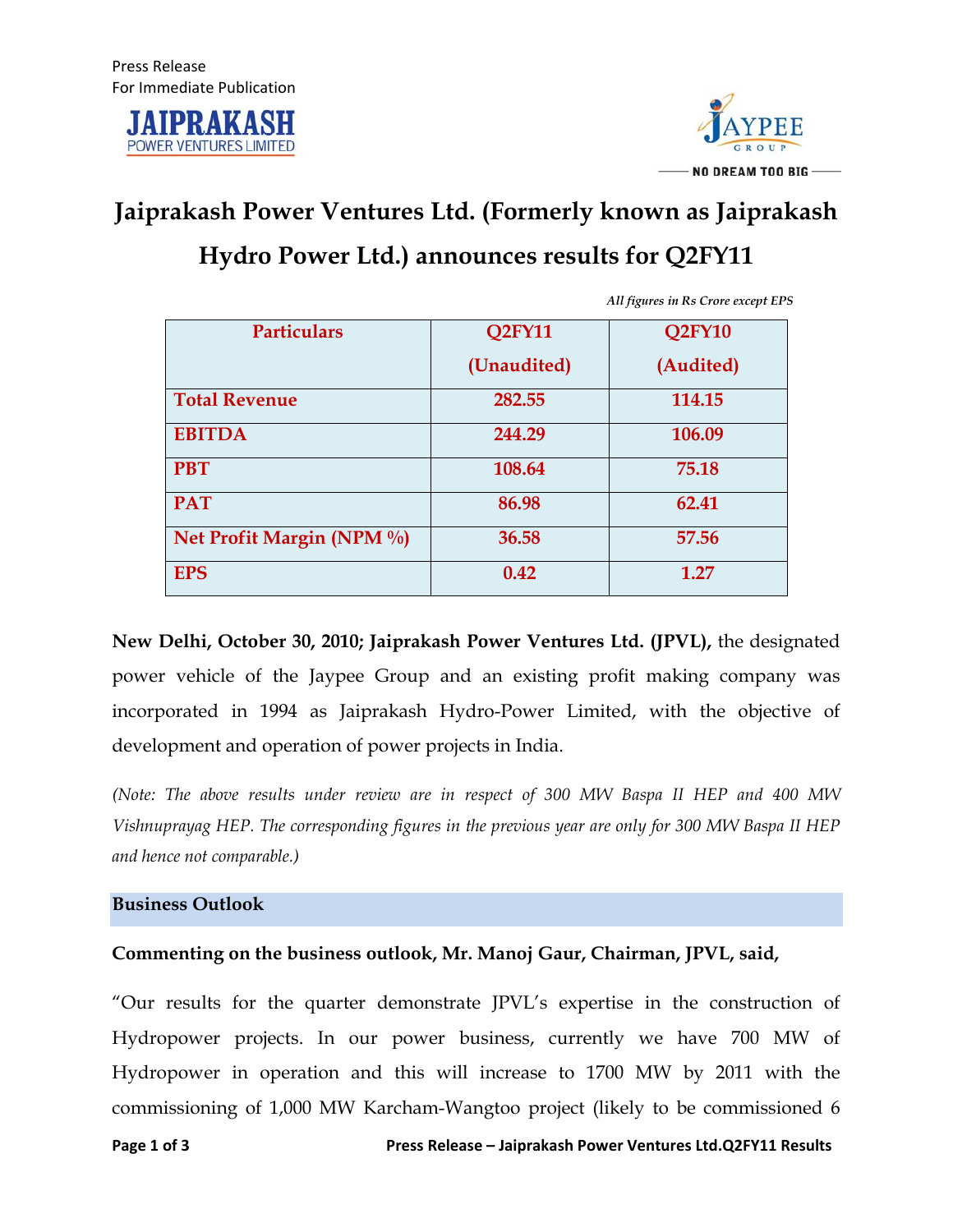



months ahead of schedule by March 2011) in Himachal Pradesh. On its commissioning, Karcham-Wangtoo will be the world's first hydropower station, which uses a fully coated francis turbine, a modern technology enabling maximum output on a sustained basis. The execution of the 17 kilometre long Head Race Tunnel involving excavation in the complex Himalayan geologic formations and its concrete lining is getting completed within 48 months.

In addition, 500 MW Bina thermal project in Madhya Pradesh is expected to be commissioned by end of 2011, taking the total operational power capacity to 2200 MW by 2011.

Our 2700 MW Lower Siang hydropower project in Arunachal Pradesh has got the techno–economic clearance from the Central Electricity Authority for an estimated completion cost of Rs. 19,990.74 crores. Work will soon commence on the Lower Siang project.

We have achieved financial closure for our two mega power projects i.e. 1980 MW Bara Thermal Power Project (Phase- I) in Uttar Pradesh with SBI Capital Markets Limited as the Lead Arranger and 1980 MW Karchana Thermal Power Project in Uttar Pradesh with ICICI Bank Ltd as the Lead."

Mr. Gaur further added, "We intend to take our total capacity to over 13,720 MW by 2019 with 60:40 thermal-hydro mix. All our key projects are progressing as per schedule and are expected to be commissioned on time which will bolster our revenue stream. Our operations continue to perform well with focus on enhancing operational efficiencies at all our generating facilities."